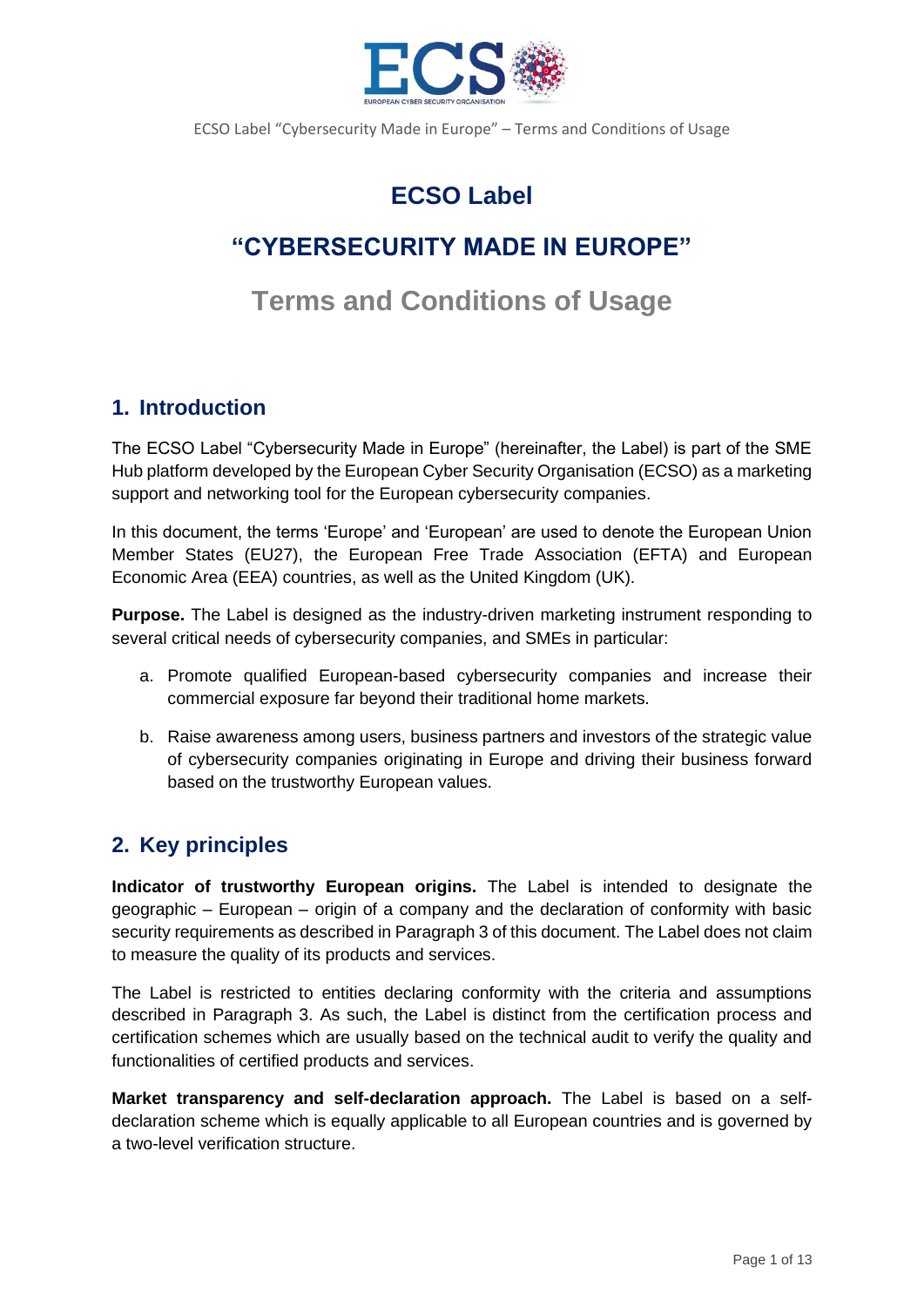

The first level consists of a network of associations which have signed the partnership agreement with ECSO and have been granted the right to issue the Label. The first level decides whether to issue the Label to the applicants.

The second level is represented by ECSO which is in charge of the general governance and issuing of the Label. ECSO also oversees the administration, communication and the external relations of the Label.

This multiscale verification approach aims to ensure the synergy with the existing national/regional initiatives and to avoid automatic attribution of the Label to unverified companies.

### **3. Eligibility requirement**

The Label is granted to the cybersecurity companies from the European Union (EU27), European Free Trade Association (EFTA) and European Economic Area (EEA) countries, as well as from the United Kingdom (UK), based on the evaluation according to the following criteria:

- a. **European-based:** The company is a legal entity, headquartered in Europe. If the company is a part of a group, then the group headquarters must be registered in Europe.
- b. **European ownership:** The company must provide reasonable assurance (declaring ownership structure, majority stakes) that there is no major ownership/control from the outside Europe.
- c. **Europe as a primary business place:** The company must demonstrate that it has >50% of cybersecurity R&D activities and >50% of staff (FTE) located in the EU27, EFTA, EEA countries and the UK.
- d. **Trustworthy cybersecurity (ICT) products and services**: The company declares to comply with the basic requirements defined by the ENISA's "Indispensable baseline security requirements for the secure ICT products and services<sup>41</sup>, including no-spy declaration, which ensures that no offered product or solution contains backdoors (non-declared functionality).
- e. **Data and privacy:** The company declares to be GDPR compliant.

### **4. Application process**

<sup>&</sup>lt;sup>1</sup> See Annex III and ENISA, 'Indispensable baseline security requirements for the procurement of secure ICT products and services', 21 January 2017. Accessible: [https://www.enisa.europa.eu/publications/indispensable](https://www.enisa.europa.eu/publications/indispensable-baseline-security-requirements-for-the-procurement-of-secure-ict-products-and-services)[baseline-security-requirements-for-the-procurement-of-secure-ict-products-and-services.](https://www.enisa.europa.eu/publications/indispensable-baseline-security-requirements-for-the-procurement-of-secure-ict-products-and-services)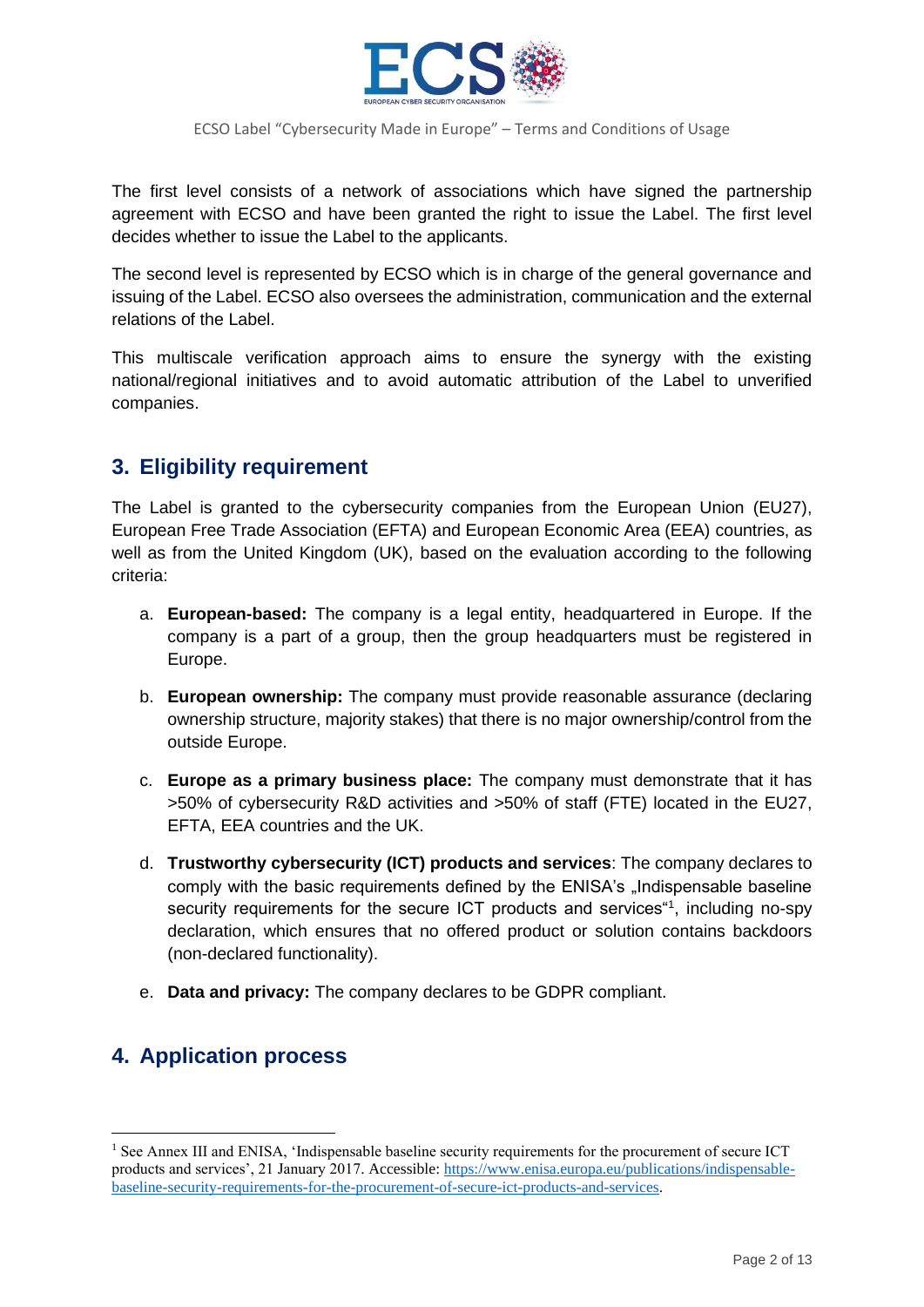

**Issuing timeline.** The applications for the Label are accepted on a rolling basis. It is recommended that the final decision on the application shall be issued within the period of two months (60 days), which starts on the day when the applying company submits the application to the issuing association for the evaluation procedure.

**Required documents.** The Label is issued to companies fully meeting the criteria, which are defined in the application form (see Annex I). Each company applying for the Label shall submit a duly completed application form, as well as the following documents:

- a. Factsheet about the company, including the declaration of the ownership structure, majority stakes and proof of the majority of R&D activities in Europe.
- b. Declaration about the conformity with ENISA's "Indispensable baseline security requirements for the secure ICT products and services" (including the description for each of the 10 points).
- c. Letter signed by the CEO or any authorised signatory of the company with power of attorney, declaring the correctness of the application form.
- d. Payment commitment for the processing fee for issuing the Label.

The completed documents must be sent electronically to either the issuing association of the country where the company has its legal headquarters or to any other issuing association of its choice. The list of qualified associations is available in the Annex II of this document.

### **5. Verification and approval procedure**

The verification and approval procedure are carried out by the qualified issuing association. In cases, where the evaluation has been carried out by the third-party expert, the qualified issuing association includes such evaluation into final decision regarding the applicant's compliance with the Label requirements.

After the verification of the eligibility criteria is completed and the payment is received, the applicant shall allow the qualified issuing association to make all necessary background checks, as well as quality and plausibility review, to verify the content of the self-declaration. Such verification could be made in-house or with the support of an independent third-party expert mandated by the qualified issuing association if necessary.

During the verification phase, the company for the Label might be contacted to provide more supportive evidence.

The approval procedure is recommended to be carried out in two steps:

**a. First phase**. The receipt of documents and their verification (completeness and plausibility checking) is overseen by the qualified issuing association and/or by a thirdparty expert if necessary. The third-party expert have to be an independent consultant with recognised expertise and skills in data analysis and cybersecurity. The qualified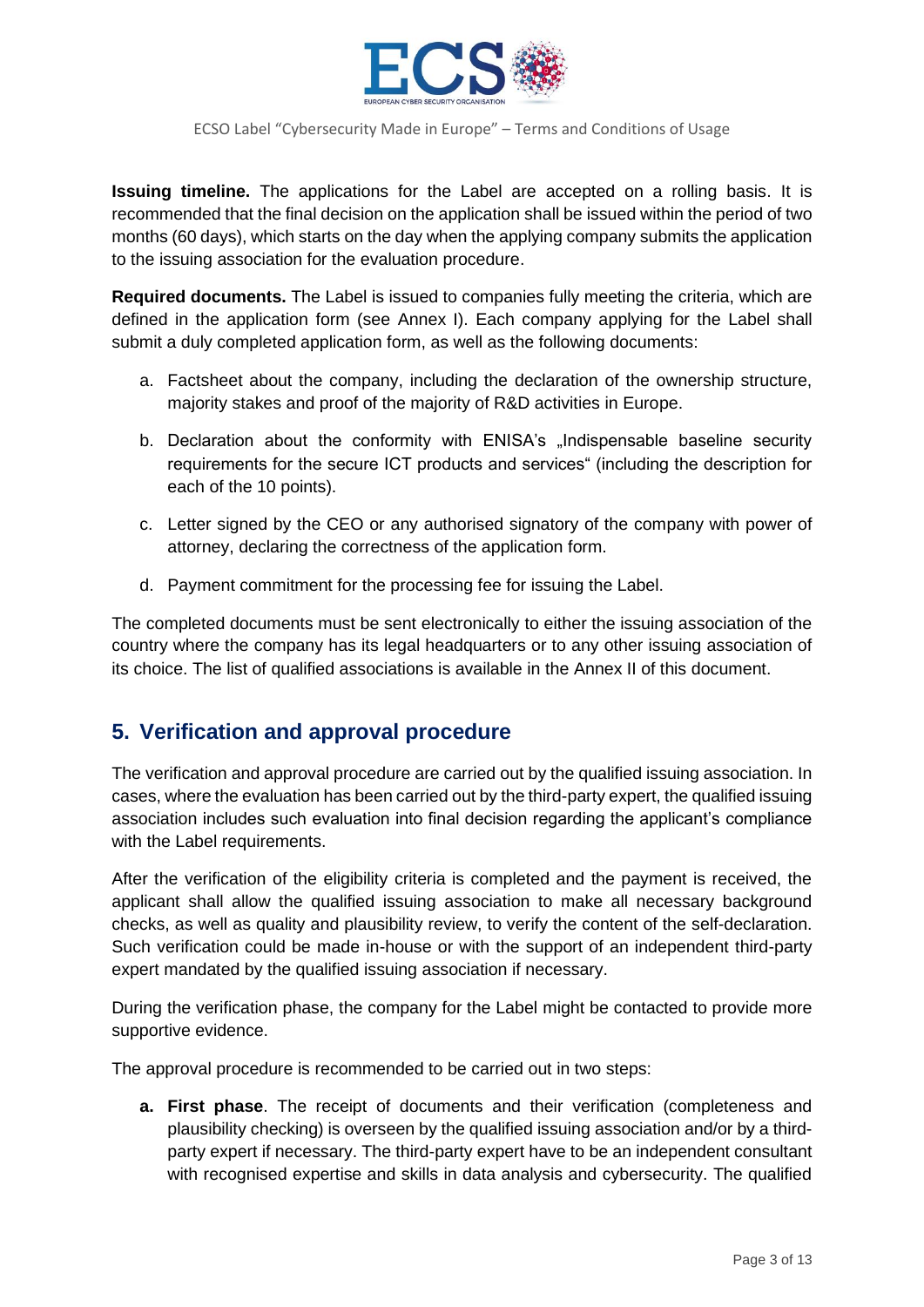

issuing association decides, after consulting with ECSO if seen necessary, whether and in which cases to hire a third-party expert.

**b. Second phase.** Based on the results of the investigation and verification process, the decision to either approve or defer or decline the application for the Label is made by the qualified issuing association. In cases of suspicious or unclear applications, the qualified issuing association shall consult ECSO regarding the final decision.

If a qualified issuing association issues a local/national label according to the equal criteria, for which the applicant already has successfully qualified, then the ECSO Label can be issued with no further checks. Regardless of this, the company needs to fill in the application form to allow the ECSO Label Committee to keep the database up-to-date and pay the Label fee.

### **6. Issuing procedure**

All cybersecurity companies granted the right to use the Label will be registered in a publicly accessible database on the ECSO website, accompanied by the companies' factsheet declaration regarding the conformity with ENISA's "Indispensable baseline security requirements for the secure ICT products and services". Details about security measures of the company will not be published. The factsheet about the company, including the declaration of the ownership structure, majority stakes and proof of the majority of R&D activities in Europe will not be published.

### **7. Period of validity**

Each labelled cybersecurity company has the right to carry the Label for the period of 12 (twelve) months.<sup>2</sup> Once the deadline has expired, the reissuing procedure must be performed based on the declaration of the relevant changes to the initial declaration.

The holder of the Label commits to inform the qualified issuing association, as well as ECSO, about any modifications of its capital characteristics or the general terms and conditions of sales, as these modifications might affect the eligibility to the Label. The changes to the criteria described in Paragraph 3. shall be reported within 1 (one) month after the change has taken effect (e.g. change of ownership). Non-reporting of changes affecting the eligibility criteria is considered a breach of the Label conditions and may result in immediate revocation of the Label.

Validity of the Label ends when either the issuing period has ended without performing the reissuing procedure or when any eligibility requirement voids. After the end of validity period, the company lose the right to use the Label both electronically and physically. A grace period of 1 (one) month is granted to remove the Label from all communications.

<sup>&</sup>lt;sup>2</sup> The exception is made for the pilot phase of the Label, which will last for 18 months.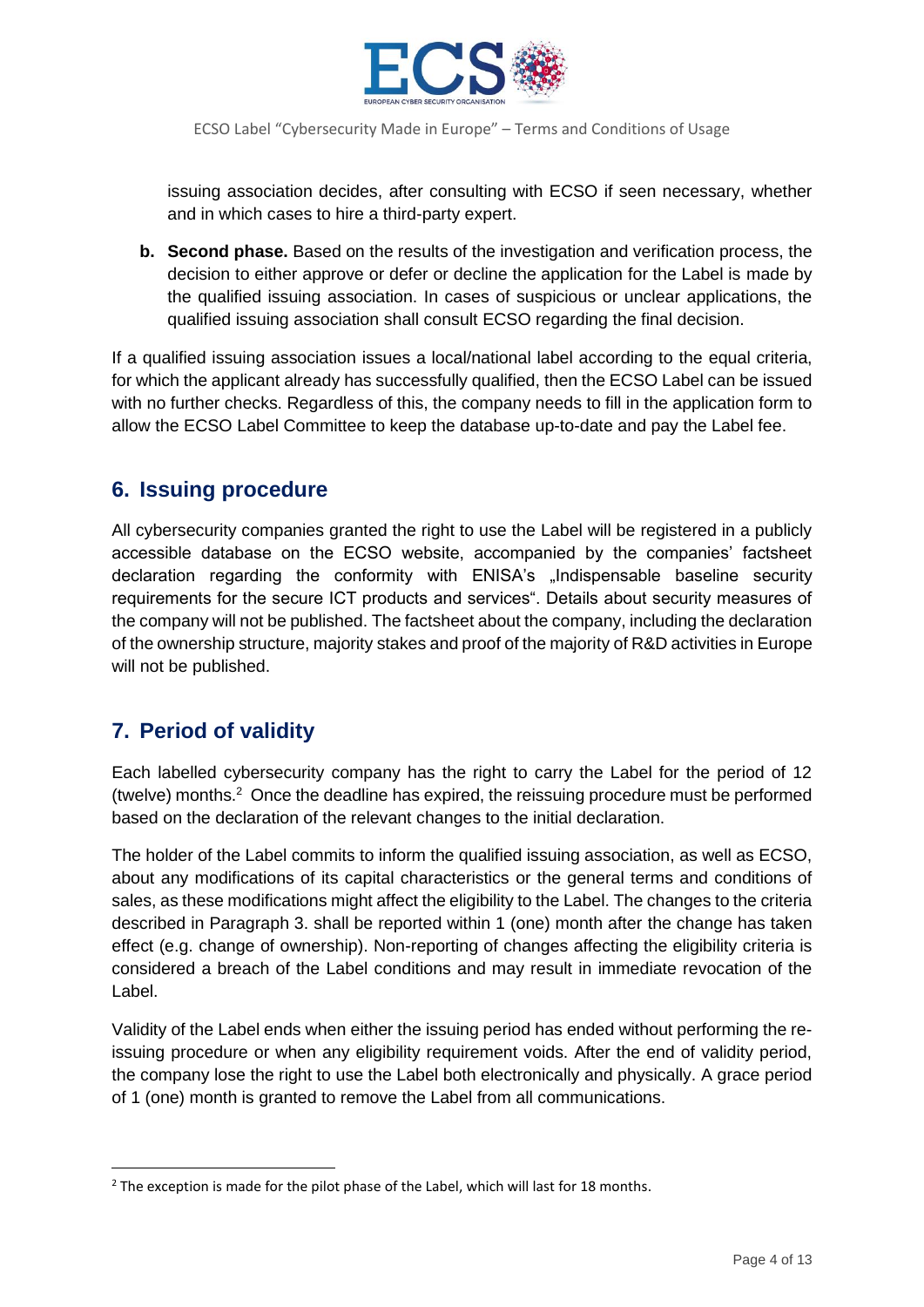

ECSO maintains an up-to-date list of the valid holders of the label on its website (www.ecsorg.eu), where the status of any company can be checked.

### **8. Governance**

ECSO owns the Label scheme, keeps the database of companies, ensure promotion and marketing of the Label at the European level. As the owner of the Label, ECSO grants the right to the partnering associations to issue the Label at the local and national level.

European-based association willing to become an ECSO partner and issue the Label shall receive the accreditation from ECSO and sign a Partnership Agreement. Only the ECSO accredited associations will be allowed to issue the Label.

### **9. Fees**

The pricing of the Label is discretionary to the issuing organisations based on their own costs related with the investigation and verification of the applications submitted by the cybersecurity companies applying for the Label, as well as on the membership benefits the association offers to its members.

For more details please refer to the qualified issuing association of the country where your company has its legal headquarters or any other ECSO accredited association (see Annex II).

### **10. Logo Usage**

The usage of the Label is reserved to the companies which receive a formal approval of their application from the qualified issuing association, based on the criteria identified in this document.

The company, which compliance with the Label criteria are confirmed, receives a nonexclusive and non-transferable right to use the Label for the institutional and communication purposes (e.g. corporate website, marketing brochure etc), as well as for the general terms and conditions of sale.

The right of usage of the Label is strictly limited to the legal entity which has been granted the right to use the Label and therefore cannot be transferred to a third party (company, institution, federation) under any circumstances. Exceptions are 100% owned subsidiaries which fully comply to the governance of the eligible legal entity including full conformance with eligibility requirements described in the paragraph 3. Such entities shall be listed in the application form.

Companies granted a right to use the logo shall utilise the Label logo in compliance with the following rules:

a. The logo will appear as provided by ECSO and qualified issuing association.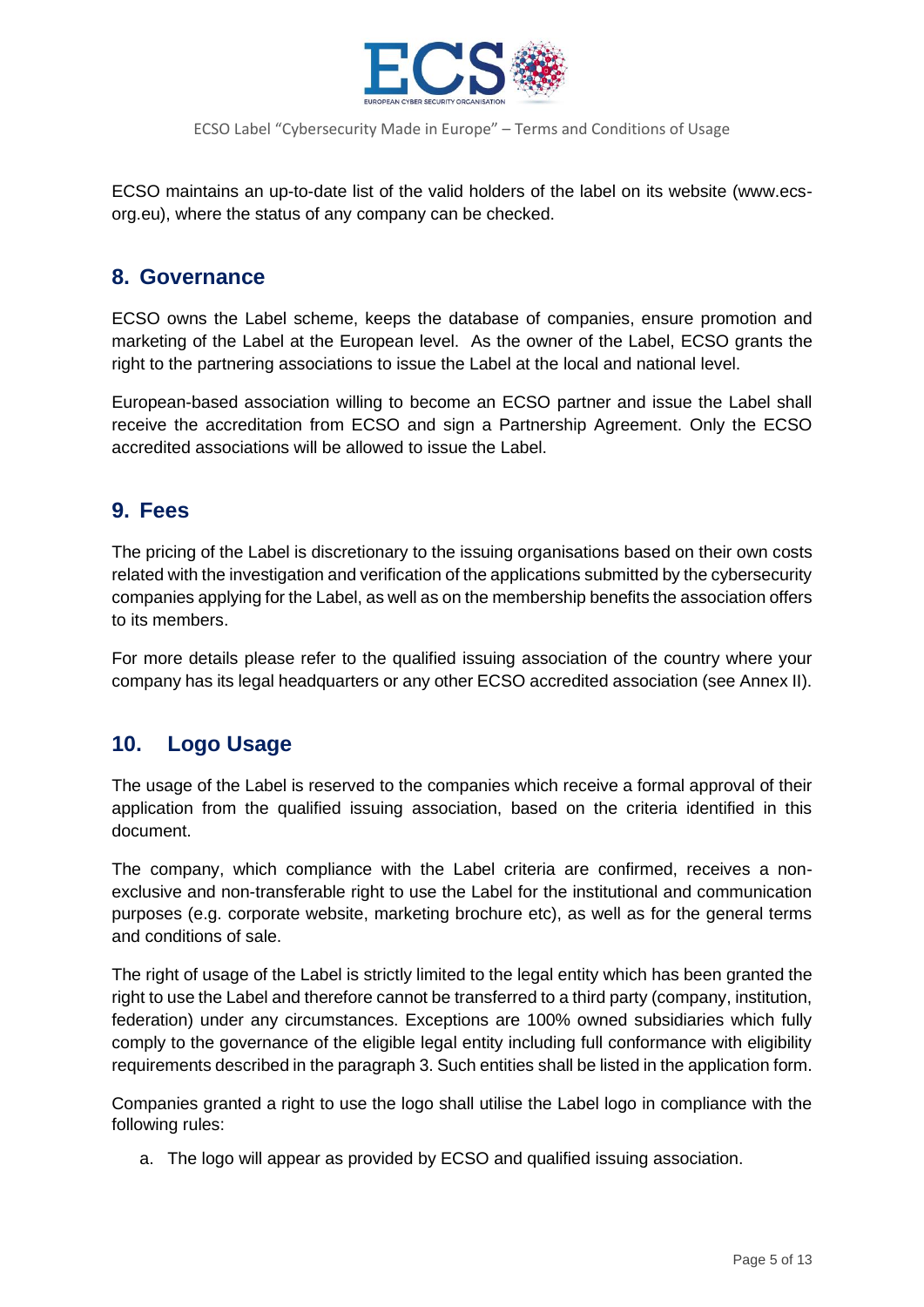

- b. The logo will always stand alone and will not be combined with any other graphical elements.
- c. The logo will not be altered in any manner including its size, proportions, font, design, arrangement, colours, or elements or animated, morphed or otherwise distorted in perspective or appearance.
- d. The logo will be displayed in a positive manner and will not be used in any way that adversely affects ECSO Label scheme.
- e. It is understood that the user of the logo shall not acquire and shall not claim any title to the logo which is the subject of this authorisation.
- f. The user shall not register or seek to register any trademark or name which contains the logo, or which is so similar to the logo as to be likely to cause deception or confusion.
- g. The logo will not be used or displayed in any way that disparages ECSO Label scheme, infringes any intellectual property or other rights of ECSO, violates any national or international law, or diminishes or otherwise damages ECSO' goodwill in the logo.

The Label "Cybersecurity Made in Europe" is a registered trademark and unauthorised usage of it will be legally prosecuted.

### **11. GDPR compliance**

ECSO fully complies with the General Data Protection Regulation (EU) 2016/679 (GDPR) and carries out its activities based on transparency and accountability. Allowing ECSO to implement correctly GDPR is a shared responsibility between the ECSO Secretariat and the associated parties.

In becoming the holder of the Label, each organisation commits to notify the qualified issuing association and ECSO about the changes in points of contacts (POCs) that could potentially cause breaches in security or GDPR implementation. The company should inform and request the ECSO Secretariat to remove a person from a mailing list and delete its access to the ECSO Registry once this person does no longer work for the company or changes departments that are not following the work of the ECSO.

The information provided in the Label application form will be used solely for the purpose of verification and issuing of the Label.

ECSO operates according to its Data Privacy Policy: [https://www.ecs-org.eu/documents/data](https://www.ecs-org.eu/documents/data-privacy-policy.pdf)[privacy-policy.pdf.](https://www.ecs-org.eu/documents/data-privacy-policy.pdf) Your data will be stored and treated in accordance with this Policy.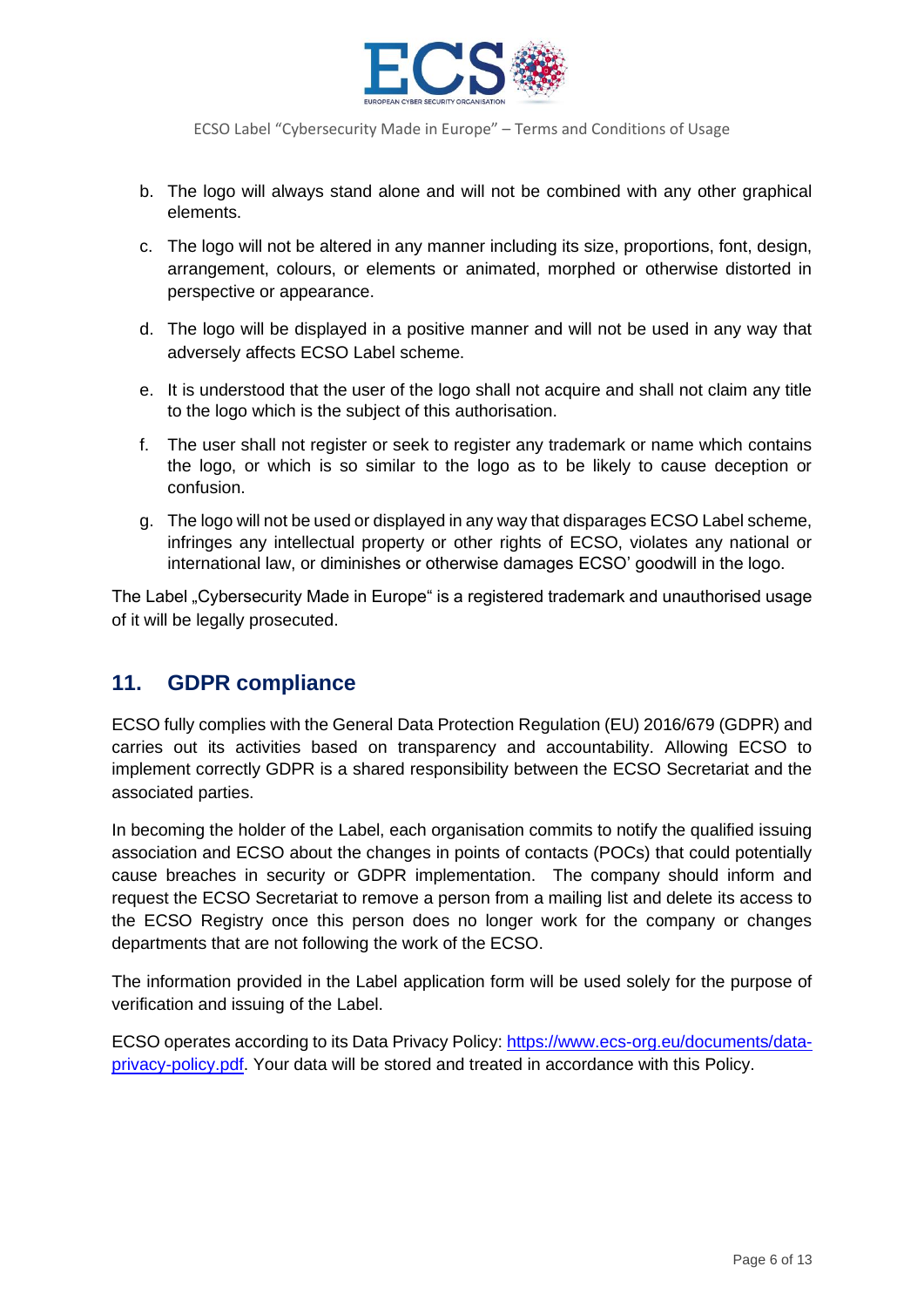

### **ANNEX I**

# **Application Form**

### **"CYBERSECURITY MADE IN EUROPE"**

*All fields market with '\*' are mandatory*

Thank you for your interest in the 'Cybersecurity Made In Europe'. Please proceed by completing this Application Form.

A prerequisite to answer the questions below and to use the ECSO Label is to read and accept the Terms and Conditions of the Label Usage.

Please send the completed and duly signed (end of the document) Application Form to the qualified issuing partner of your choice (the list of qualified issuing partners is available on the ECSO website, [here\)](https://www.ecs-org.eu/).

As part of the application process, some additional information might be requested from you to allow the qualified issuing partner to carry out proper evaluation of your application.

#### **Applying as:** *(please tick one answer only\*)*

| Large providers (directly represented) of cybersecurity solutions / services<br>providers                                                                                                                     |   |
|---------------------------------------------------------------------------------------------------------------------------------------------------------------------------------------------------------------|---|
| SMEs (as per European Commission definition <sup>1</sup> ) solutions / services providers<br>directly represented; Associations composed only by SME, Startups, Incubators,<br>Accelerators<br>- medium sized | П |
| SMEs (as per European Commission definition <sup>1</sup> ) solutions / services providers<br>directly represented; Associations composed only by SME, Startups, Incubators,<br>Accelerators<br>- small sized  |   |
| SMEs (as per European Commission definition <sup>1</sup> ) solutions / services providers<br>directly represented; Associations composed only by SME, Startups, Incubators,<br>Accelerators<br>- micro sized  | П |

<sup>1</sup> NOTE ON SMEs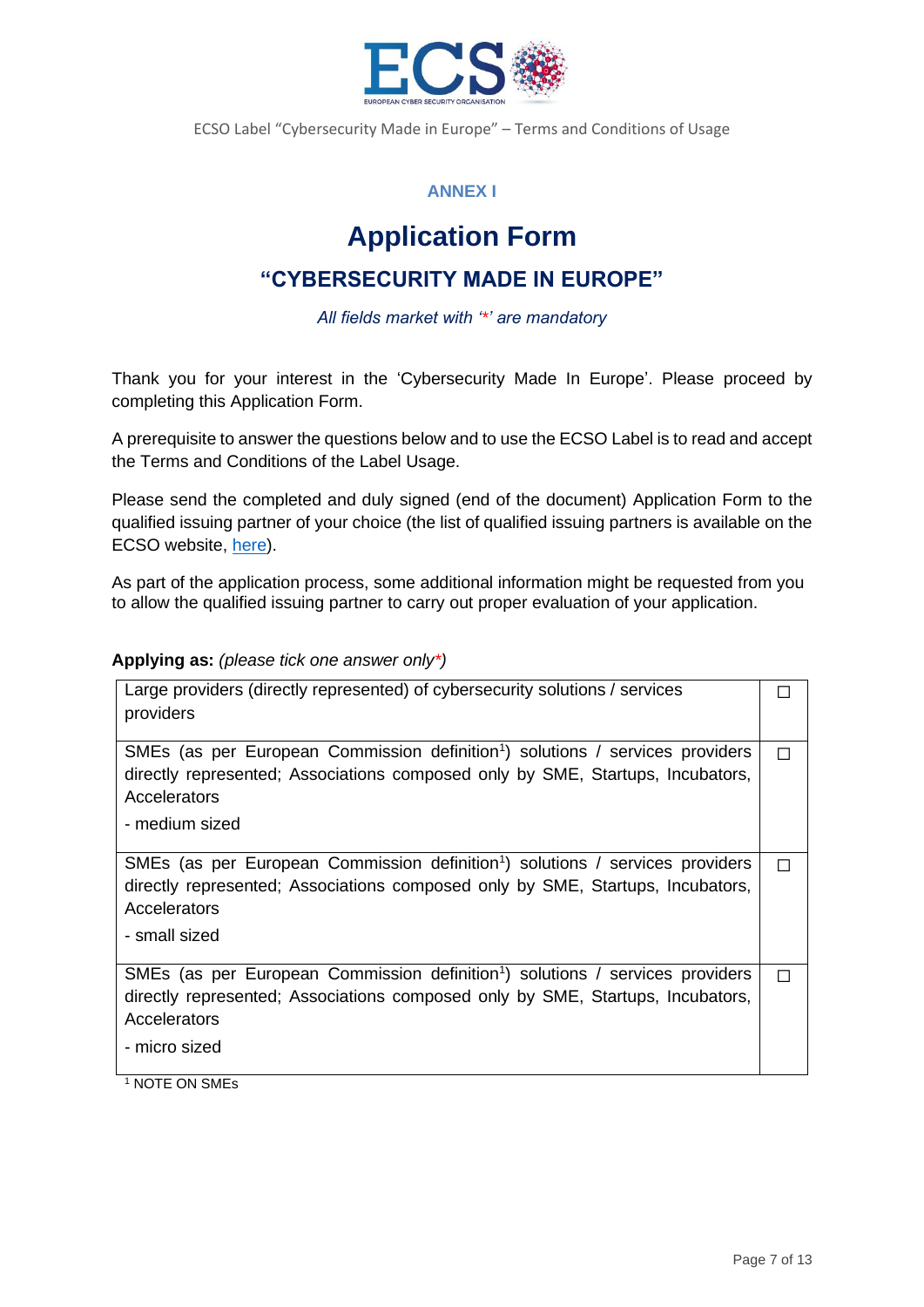

| Staff     | Turnover | or | <b>Balance sheet</b> |  |
|-----------|----------|----|----------------------|--|
| headcount |          |    | total                |  |
| < 250     | ≤ € 50 m |    | ≤ € 43 m             |  |
| < 50      | ≤ € 10 m |    | ≤ € 10 m             |  |
| < 10      | ≤ € 2 m  |    | ≤ € 2 m              |  |

#### **A) DETAILS OF THE ORGANISATION APPLYING FOR THE LABEL**

**Full Name of the Organisation\*:**

**Short Name of the Organisation:**

**Company headquarters registered in:** 

**Postal Address: Street Name or P.O. Box\*:**

**Postal Address: Number\*:**

**Postal Address: Town\*:**

**Postal Code / Cedex\*:**

**Country\*:**

#### **Internet Homepage:**

If your organisation/company belongs to a larger group or is an affiliated company, please give the name of affiliated organisation/company:

#### **VAT Number\*:**

#### **Billing address**

If it is different from the postal address above, please add it here:

| Street Name or P.O. Box: |                      | Number:  |
|--------------------------|----------------------|----------|
| Town:                    | Postal Code / Cedex: | Country: |

**Organisation Profile\*:** (Short general description of your organisation, at least 5 lines of text)

**Cybersecurity Related Activities\*:** (More specifics on cybersecurity related activities of your organisation, at least 5 lines of text)

#### **B) COMPLIANCE WITH THE TERMS AND CONDITIONS OF THE LABEL USAGE**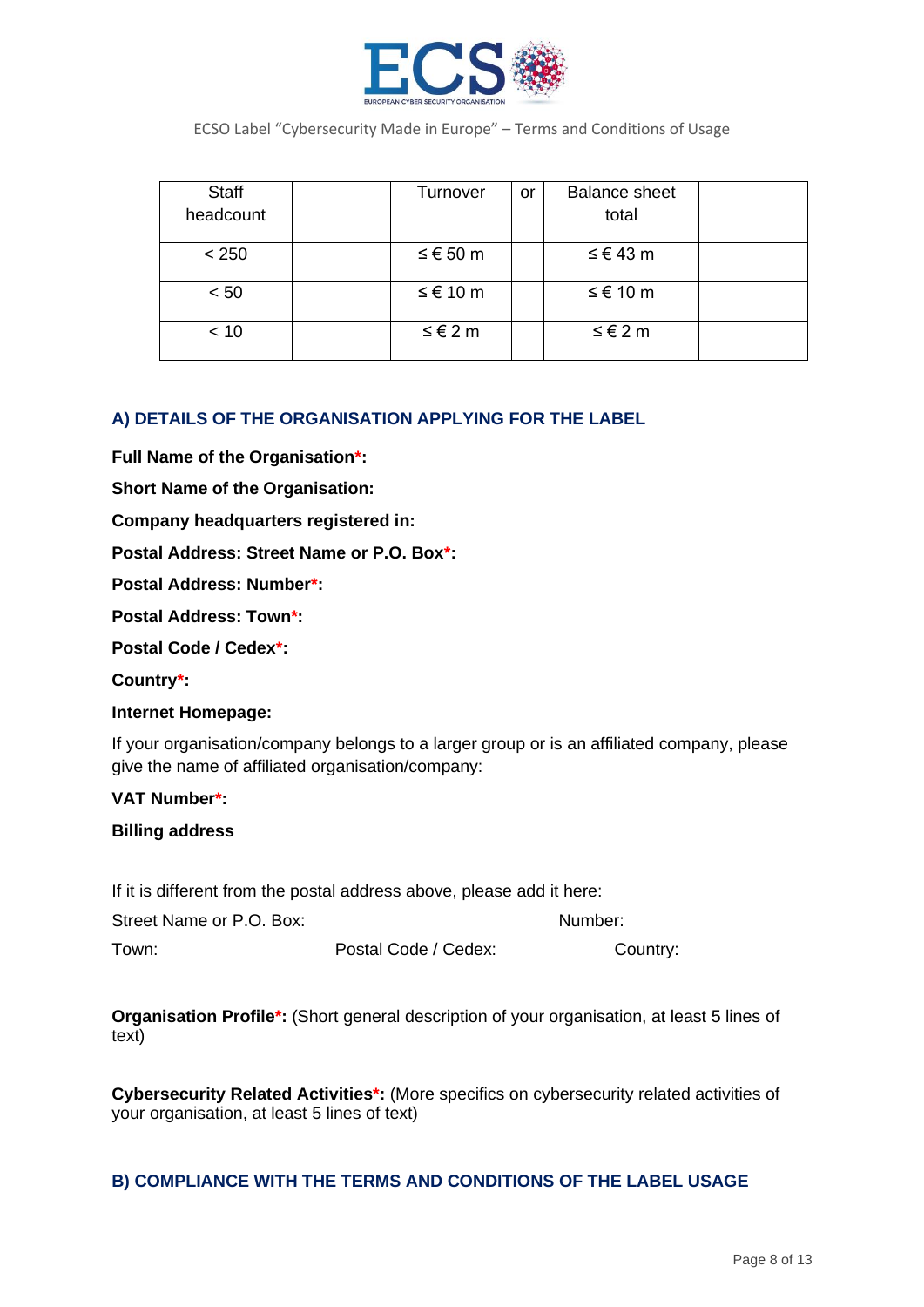

#### **I declare that:**

 $\Box$  The company is a legal entity, which headquarters are located in Europe.

 $\Box$  The major ownership of the company and the final beneficiaries are within Europe. There is no majority governance or decision power over the company from entities outside Europe.

 $\Box$  The company has >50% of cybersecurity R&D activities and >50% of staff (FTE) located in the EU27, EFTA, EEA countries, as well as the UK.

 $\Box$  The company complies with the basic requirements defined by the ENISA's 'Indispensable baseline security requirements for the secure ICT products and services', including no-spy declaration which ensures that no offered product or solution contains backdoors (nondeclared functionality).

 $\Box$  The company is GDPR compliant.

#### **Required complementary document to be attached to the Application Form:**

 $\Box$  Factsheet about the company, including the declaration of the ownership structure, majority stakes and proof of the majority of R&D activities in Europe. *Free-form.*

 $\Box$  Declaration about the conformity with ENISA's "Indispensable baseline security requirements for the secure ICT products and services" (including the description for each of the 10 points)<sup>3</sup>. Declaration Form to be provided together with the Application Form.

 $\Box$  Letter signed by the CEO or any authorised signatory of the company with power of attorney, declaring the correctness of the application form. *Free-form.*

☐ Payment commitment for the processing fee for issuing the Label. *Free-form.*

#### **ECSO Cybersecurity Market Registry**

|  | Do you want to appear in the ECSO Cybersecurity Registry?<br>$YES \Box$ NO $\Box$ |
|--|-----------------------------------------------------------------------------------|
|--|-----------------------------------------------------------------------------------|

We offer you an opportunity to be a part of the ECSO Cybersecurity Registry.

The ECSO Cybersecurity Registry has been designed as a database and a search platform of the European cybersecurity companies and in particular SMEs. The Registry would provide the possibility to register companies' profiles and present their products and services to potential business partners, as well as investors. It aims to serve as a comprehensive and up-to-date search platform of the European cybersecurity solutions. The ECSO Cybersecurity Registry is currently under the implementation and is planned to be launched in early 2021.

<sup>&</sup>lt;sup>3</sup> ENISA, 'Indispensable baseline security requirements for the procurement of secure ICT products and services', 21 January 2017. Accessible: [https://www.enisa.europa.eu/publications/indispensable-baseline](https://www.enisa.europa.eu/publications/indispensable-baseline-security-requirements-for-the-procurement-of-secure-ict-products-and-services)[security-requirements-for-the-procurement-of-secure-ict-products-and-services.](https://www.enisa.europa.eu/publications/indispensable-baseline-security-requirements-for-the-procurement-of-secure-ict-products-and-services)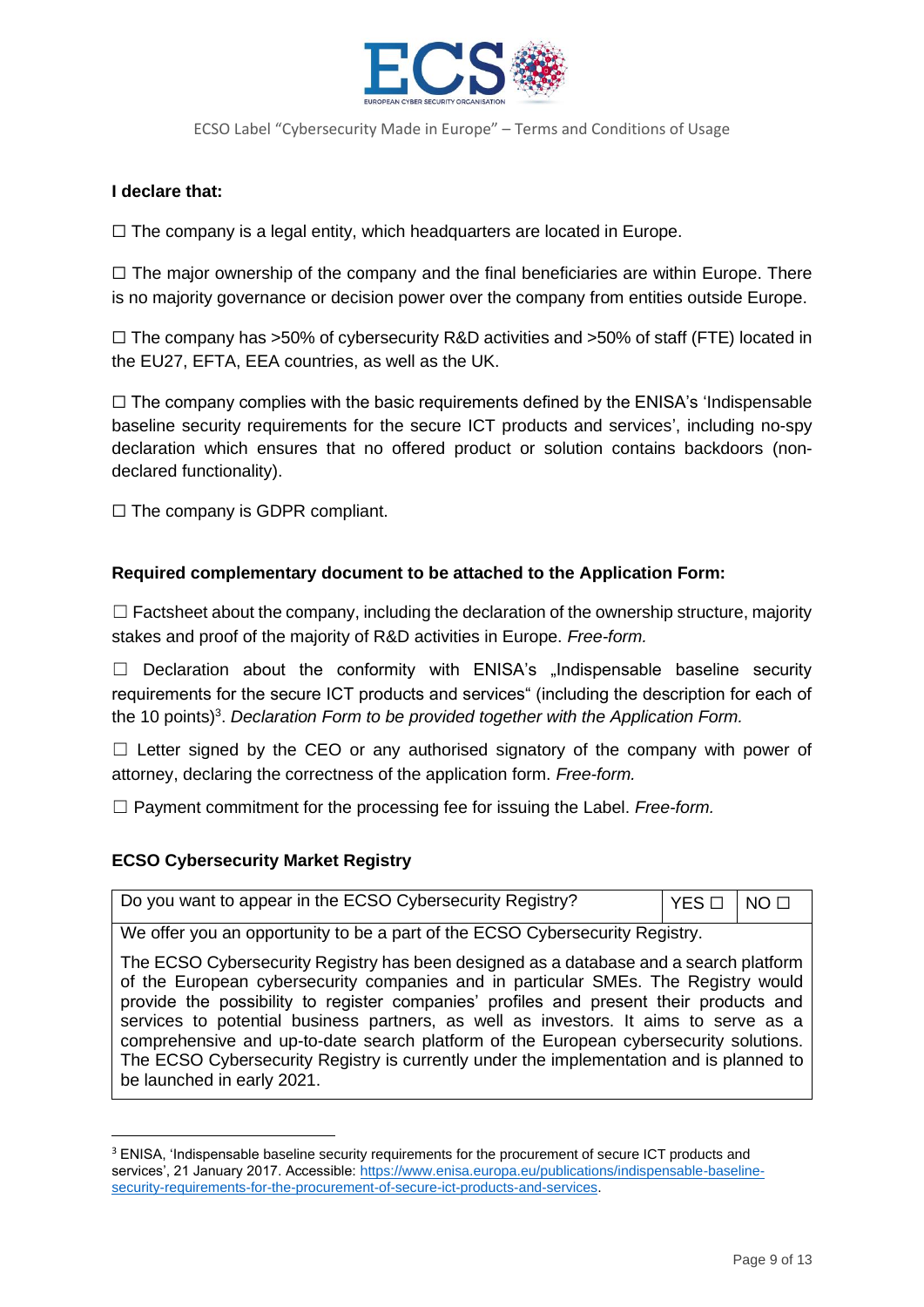

#### **C) MAIN CONTACT POINT AND REPRESENTATIVE OF THE ORGANISATION**

| Family name*                                               |                |  |        |  |
|------------------------------------------------------------|----------------|--|--------|--|
| First name(s) $*$                                          |                |  |        |  |
| Title                                                      |                |  |        |  |
| Gender*                                                    | Male<br>$\Box$ |  | Female |  |
| Position in organisation*                                  |                |  |        |  |
| Department / Faculty / Institute / Laboratory / Group name |                |  |        |  |
| Phone*                                                     |                |  |        |  |
| Email*                                                     |                |  |        |  |
|                                                            |                |  |        |  |

#### **Address of the main contact point (if other than 'A')**

| Street name         | Number  |
|---------------------|---------|
| Town                |         |
| Postal code / Cedex | Country |

#### **D) DATA PROTECTION**

The information you provide in this form will be used solely for the purpose of verifying and managing your application request to the Label 'Cybersecurity Made in Europe'.

The European Cyber Security Organisation (ECSO), the owner of the Label, and its network of qualified issuing associations have respective data protection policies and complies with the EU data protection regulations. The ECSO data privacy policy can be found on its website, [here.](https://www.ecs-org.eu/documents/data-privacy-policy.pdf)

If you or the individuals listed above later wish to withdraw their contact details, please contact the qualified issuing association you have submitted your application to and/or ECSO Secretariat via [secretariat@ecs-org.eu.](mailto:secretariat@ecs-org.eu)

**I confirm that I am authorised to formally represent my company/organisation or subgroup thereof and have read and agree with the Terms and Conditions of the Label Usage.**

**Date\*:**

**Signature of the authorised representative\*:**

**\_\_\_\_\_\_\_\_\_\_\_\_\_\_\_\_\_\_\_\_\_\_\_\_\_\_\_\_\_\_\_\_\_\_\_\_\_\_\_\_\_\_\_\_\_\_\_\_\_\_\_**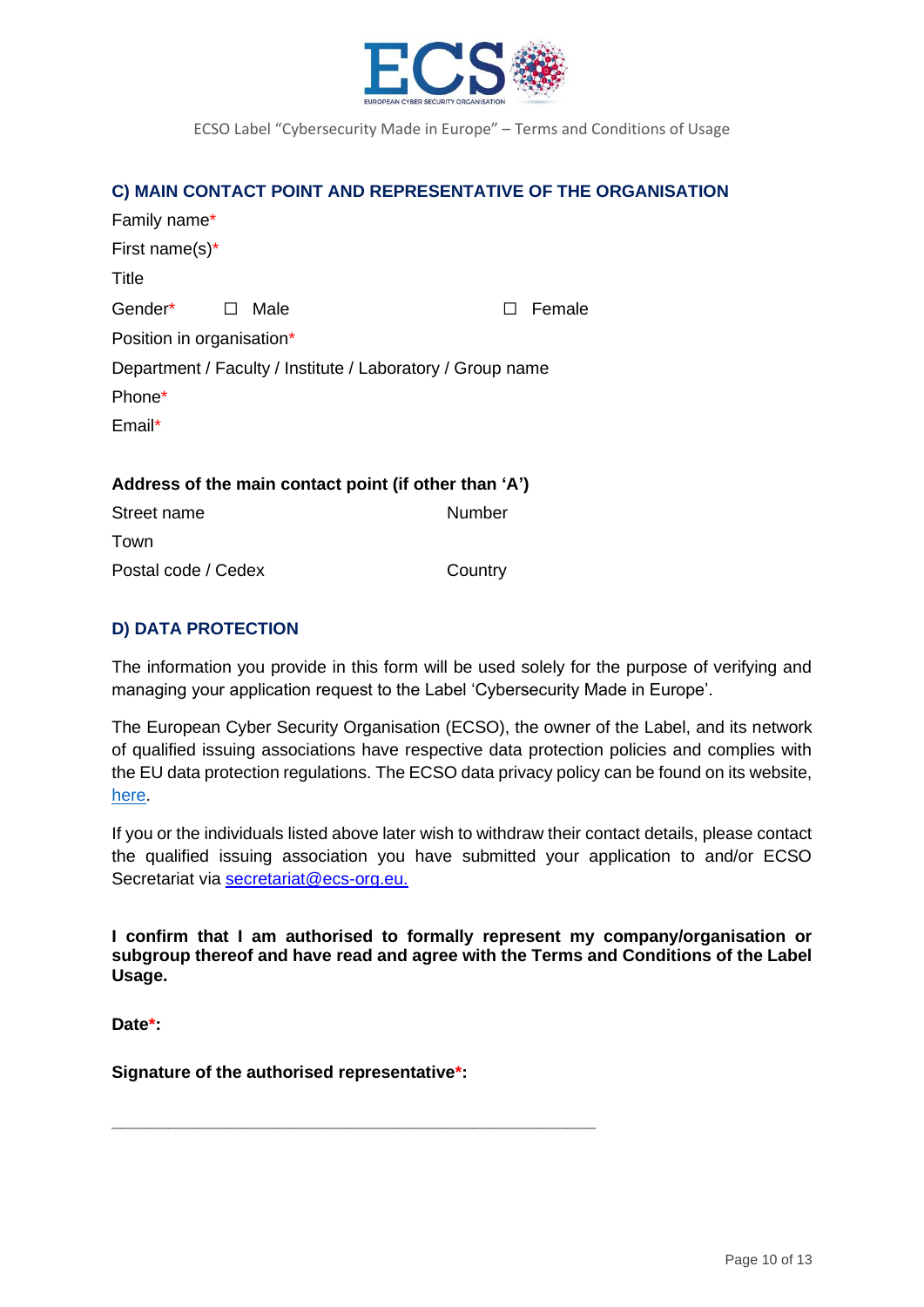

### **Annex II**

## **List of Qualified Issuing Partners**

The principal contact points for the Label matters are the qualified issuing associations which have signed a partnership agreement with the European Cyber Security Organisation (ECSO).

The qualified issuing associations are responsible for providing answers to any technical questions that the applying company will have regarding the Label within two weeks maximum.

- 1. **CenSec - Center for Defence, Space & Security** (Denmark) [Website](https://censec.dk/en/)
- 2. **Cyber Wales** (United Kingdom) [Website](https://cyberwales.net/)
- 3. **Eurobits e.V.** (Germany) [Website](https://www.eurobits.de/)
- 4. **European Digital SME Alliance** (Belgium) [Website](https://www.digitalsme.eu/)
- 5. **Finnish Information Security Cluster (FISC)** (Finland) [Website](https://www.fisc.fi/)
- 6. **Hexatrust** (France) [Website](https://www.hexatrust.com/?lang=en)
- 7. **LSEC – Leaders in Security** (Belgium) [Website](https://www.leadersinsecurity.org/)
- 8. **Pole d'Excellence Cyber** (France) [Website](https://www.pole-excellence-cyber.org/)
- 9. **Polish Cybersecurity Cluster #CyberMadeInPoland** (Poland) [Website](https://cybermadeinpoland.pl/)
- 10. **Systematic Paris-Region** (France) [Website](https://systematic-paris-region.org/)
- 11. **Union for Private Economic Enterprise (UPEE)** (Bulgaria) [Website](https://www.ssibg.org/)

ECSO Secretariat : [wg4\\_secretariat@ecs-org.eu](mailto:wg4_secretariat@ecs-org.eu)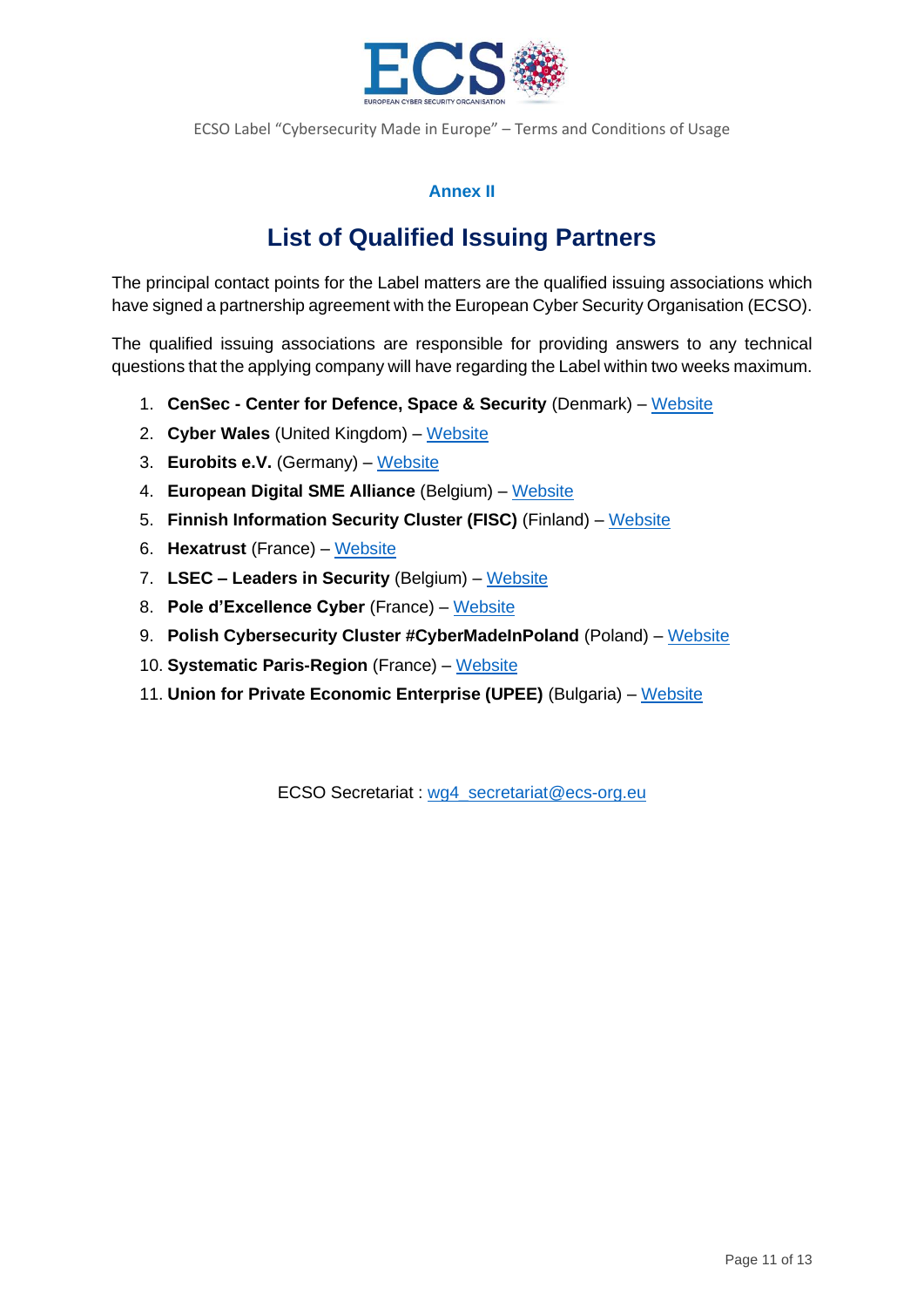

#### **Annex III**

# **Conformity declaration with ENISA's 'Indispensable baseline security requirements for the procurement of secure ICT products and services'<sup>4</sup>**

### **"CYBERSECURITY MADE IN EUROPE"**

| <b>Principle</b>                          | <b>Requirement</b>                                                                                                        | <b>Fulfilled</b><br>(yes/no) | Explanation <sup>5</sup> |
|-------------------------------------------|---------------------------------------------------------------------------------------------------------------------------|------------------------------|--------------------------|
| <b>Security by</b>                        | The provider shall design and                                                                                             |                              |                          |
| Design                                    | pre-configure the delivered                                                                                               |                              |                          |
|                                           | product such that functionalities                                                                                         |                              |                          |
|                                           | are based on well-established                                                                                             |                              |                          |
|                                           |                                                                                                                           |                              |                          |
|                                           | security practices and are<br>reduced to the strict minimum                                                               |                              |                          |
|                                           |                                                                                                                           |                              |                          |
| <b>Least Privilege</b>                    | required for system operations.<br>The provider shall design and                                                          |                              |                          |
|                                           | pre-configure the product                                                                                                 |                              |                          |
|                                           | according to the least privilege                                                                                          |                              |                          |
|                                           | principle, whereby                                                                                                        |                              |                          |
|                                           | administrative rights are only                                                                                            |                              |                          |
|                                           | used when absolutely                                                                                                      |                              |                          |
|                                           | necessary, sessions are                                                                                                   |                              |                          |
|                                           | technically separated and all                                                                                             |                              |                          |
|                                           | accounts will be manageable.                                                                                              |                              |                          |
| <b>Strong</b>                             | The product shall provide and                                                                                             |                              |                          |
| <b>Authentication</b>                     | support strong authentication                                                                                             |                              |                          |
|                                           | mechanisms for all accounts. If                                                                                           |                              |                          |
|                                           | authentication is unsuccessful                                                                                            |                              |                          |
|                                           |                                                                                                                           |                              |                          |
|                                           | the product shall not allow any<br>user specific activities to be                                                         |                              |                          |
|                                           | performed.                                                                                                                |                              |                          |
| <b>Asset Protection</b>                   | The product shall provide                                                                                                 |                              |                          |
|                                           | adequate level of protection for                                                                                          |                              |                          |
|                                           | critical information assets                                                                                               |                              |                          |
|                                           | during storage and                                                                                                        |                              |                          |
|                                           | transmission.                                                                                                             |                              |                          |
|                                           |                                                                                                                           |                              |                          |
|                                           |                                                                                                                           |                              |                          |
|                                           |                                                                                                                           |                              |                          |
|                                           |                                                                                                                           |                              |                          |
| Chain<br><b>Supply</b><br><b>Security</b> | The provider shall give means<br>to ensure that the product is<br>genuine, cannot be tainted<br>during operation, and its |                              |                          |

<sup>4</sup> ENISA, 'Indispensable baseline security requirements for the procurement of secure ICT products and services', 21 January 2017. Accessible: [https://www.enisa.europa.eu/publications/indispensable-baseline](https://www.enisa.europa.eu/publications/indispensable-baseline-security-requirements-for-the-procurement-of-secure-ict-products-and-services)[security-requirements-for-the-procurement-of-secure-ict-products-and-services.](https://www.enisa.europa.eu/publications/indispensable-baseline-security-requirements-for-the-procurement-of-secure-ict-products-and-services)

<sup>5</sup> Please explain how you fulfil this requirement and, respectively, if you do not fulfil give an explanation why not or why it may not be applicable.